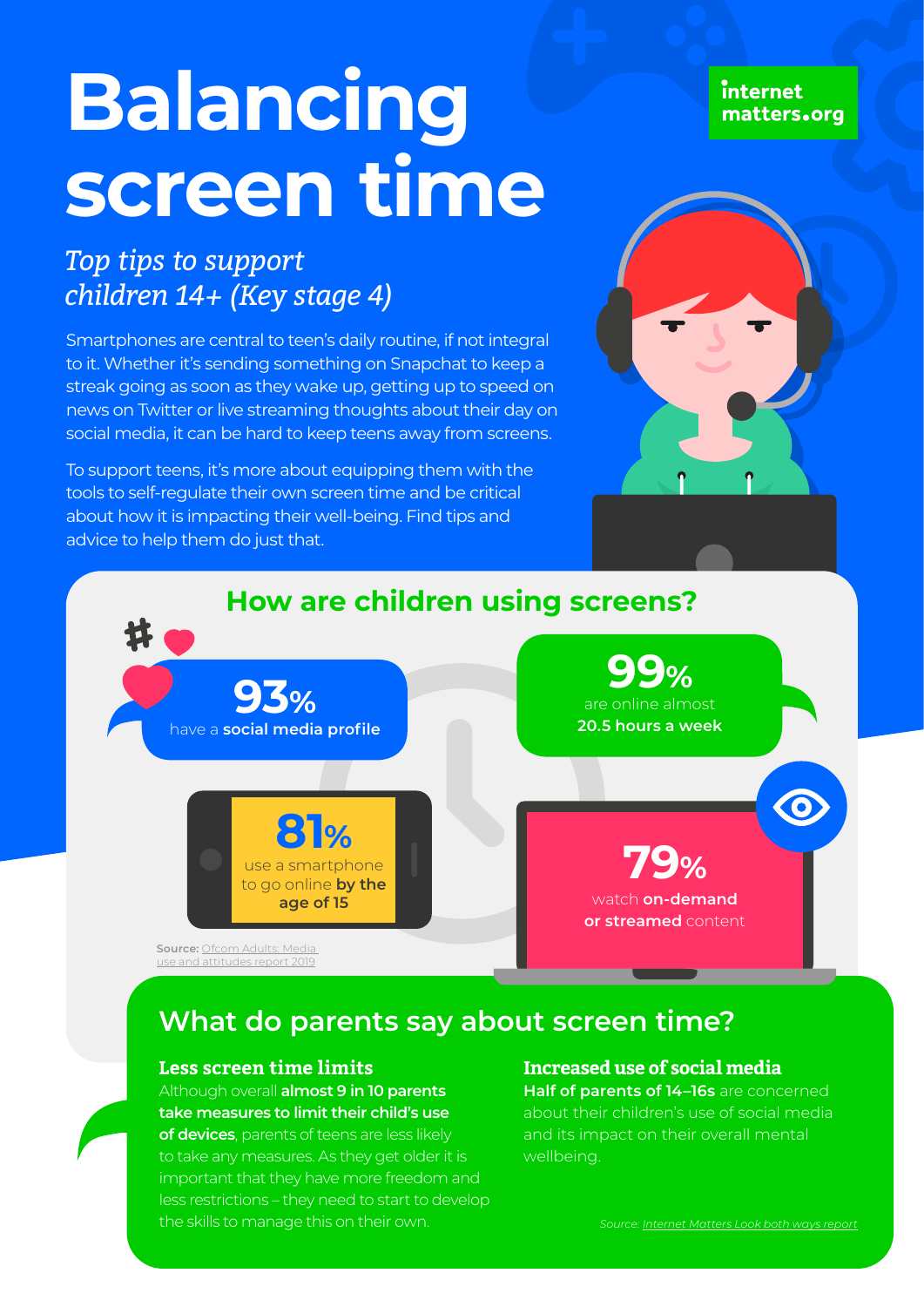## **What are the benefits and challenges of screen use?**





## **Screen time benefits**

- **•** Screen use provides a range of opportunities for creativity and learning – **70% of parents strongly agree that using devices is essential** for their child's development *Source: [Internet Matters Look both ways report](https://www.internetmatters.org/about-us/screen-time-report-2018).*
- **• Gives children access to a wealth of information** to build their knowledge and technology takes away physical barriers to social connections to make children less isolated.
- **• The internet can also be inspirational for children** with a certain passion in particular when discovering content and sharing their own content.

#### **Screen time challenges**

**3**

- **• Peer pressure from friends to stay online and constant use of devices and features** like auto-play on platforms can be habit forming and encourage children to spend longer on screens.
- **An increase in interactions online** can make it more likely that teens may come across fake news or inappropriate content that can influence them in a negative way.
- **• Long periods of passive screen time** (i.e bingeing on box sets) can have a physical effect on teens development (i.e. eyes, brain), sleep cycle and behaviour.

## **5 top tips to balance screen time**

#### **Help them prioritise key tasks over screens 1**

**It can be tempting for children to multitask with a screen** but often it can become a distraction. To help them strike a healthy balance it's important to set simple rules that they can follow.

Putting their phone on 'do not disturb' when doing important activities like homework, creating device free zones in the home and taking regular breaks from tech are a great start to help them prioritise family time and sleep over screens. Also, setting a good example with your own screen time use is essential.

## **Stay engaged in what they do online**

**2**

**Learn how they communicate with others online** to better guide them as they become more socially active online and draw from friends, passions and online sources to build their identity. The more you get involved and understand the things your children do

online, the easier it is to gain their respect and influence what they do in their digital world. Also, making screens part of family time, like a movie or an online games night is one way to make it more inclusive and engaging.

## **Equip them with know-how to manage risks online**

**Be open and honest about the online risks teens face** so they feel confident to talk to you if they get into trouble online – and don't overreact – remember that the dialogue is important and you want them to come back to you the next time they need support.

Also, make them aware of practical things they can do to deal with risks online, like blocking and reporting on the platforms they use. It's also important to remind them to think carefully about what they post and share with others online to help them maintain a positive online reputation that will serve them well later on in life when applying for a job or higher education.